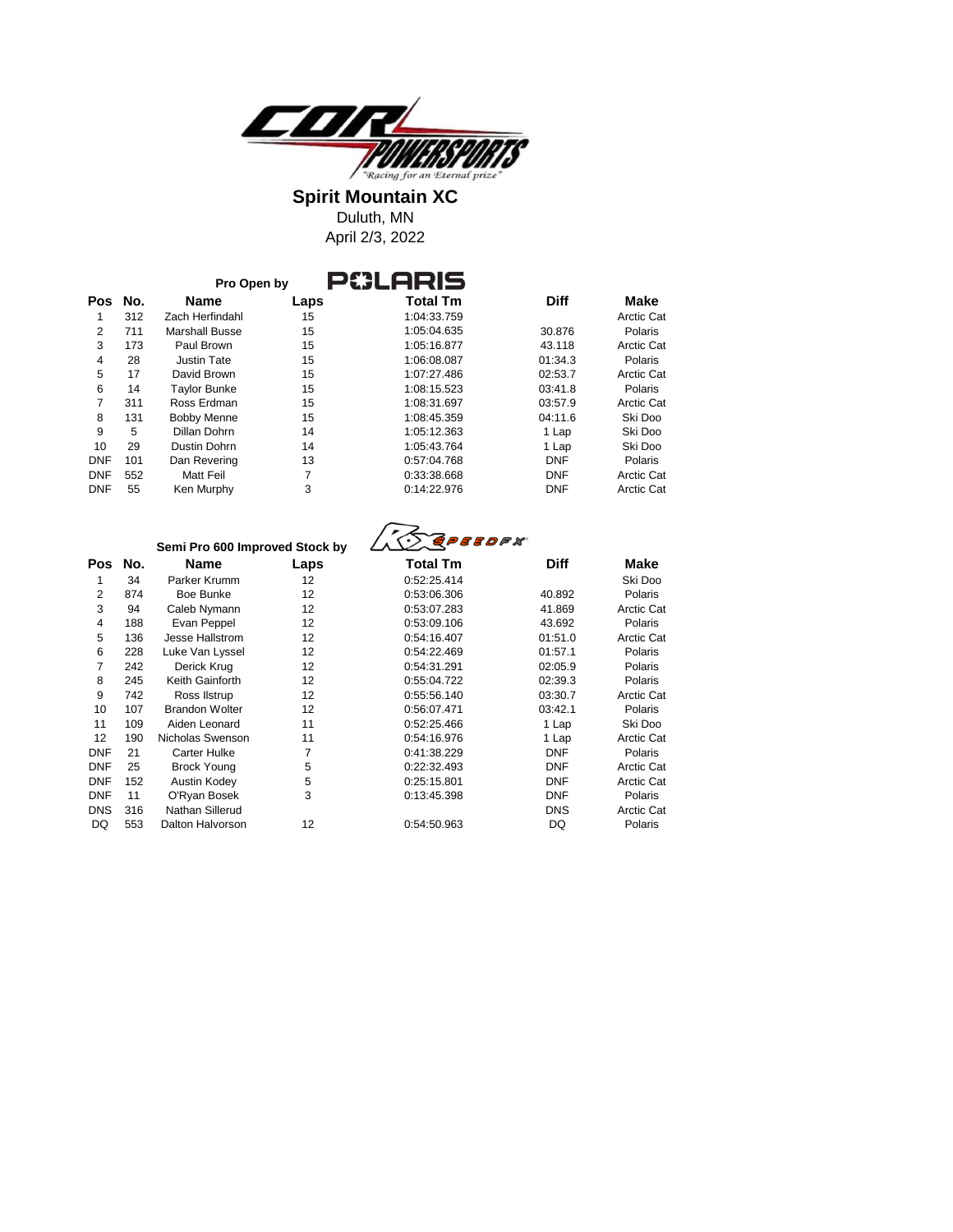|            |     | Pro Factory 600 by  |      |
|------------|-----|---------------------|------|
| Pos        | No. | Name                | Laps |
| 1          | 312 | Zach Herfindahl     | 15   |
| 2          | 711 | Marshall Busse      | 15   |
| 3          | 28  | <b>Justin Tate</b>  | 15   |
| 4          | 17  | David Brown         | 15   |
| 5          | 14  | <b>Taylor Bunke</b> | 14   |
| 6          | 5   | Dillan Dohrn        | 14   |
| 7          | 55  | Ken Murphy          | 14   |
| 8          | 29  | Dustin Dohrn        | 14   |
| 9          | 131 | <b>Bobby Menne</b>  | 14   |
| DNF        | 101 | Dan Revering        | 12   |
| <b>DNF</b> | 173 | Paul Brown          | 2    |



| Pos        | No. | <b>Name</b>           | Laps | <b>Total Time</b> | <b>Diff</b> | Make       |
|------------|-----|-----------------------|------|-------------------|-------------|------------|
|            | 312 | Zach Herfindahl       | 15   | 1:07:50.251       |             | Arctic Cat |
| 2          | 711 | <b>Marshall Busse</b> | 15   | 1:08:57.312       | 01:07.1     | Polaris    |
| 3          | 28  | Justin Tate           | 15   | 1:10:06.316       | 02:16.1     | Polaris    |
| 4          | 17  | David Brown           | 15   | 1:12:18.199       | 04:27.9     | Arctic Cat |
| 5          | 14  | <b>Taylor Bunke</b>   | 14   | 1:08:16.274       | 1 Lap       | Polaris    |
| 6          | 5   | Dillan Dohrn          | 14   | 1:08:58.930       | 1 Lap       | Ski Doo    |
|            | 55  | Ken Murphy            | 14   | 1:09:07.107       | 1 Lap       | Arctic Cat |
| 8          | 29  | Dustin Dohrn          | 14   | 1:09:08.409       | 1 Lap       | Ski Doo    |
| 9          | 131 | <b>Bobby Menne</b>    | 14   | 1:11:56.768       | 1 Lap       | Ski Doo    |
| <b>DNF</b> | 101 | Dan Revering          | 12   | 0.57:23.544       | <b>DNF</b>  | Polaris    |
| <b>DNF</b> | 173 | Paul Brown            | 2    | 0:09:24.259       | <b>DNF</b>  | Arctic Cat |

## Luke Van Lyssel Brock Young Carter Hulke DNF 742 Ross Ilstrup<br>DNF 553 Dalton Halvorso DNF 553 Dalton Halvorson<br>DNF 874 Boe Bunke Boe Bunke **Semi Pro Factory 600 by**

**JEYR** 

|            |     | Semi Pro Factory 600 by |      |                 |             |                   |
|------------|-----|-------------------------|------|-----------------|-------------|-------------------|
| <b>Pos</b> | No. | <b>Name</b>             | Laps | <b>Total Tm</b> | <b>Diff</b> | Make              |
|            | 136 | Jesse Hallstrom         | 12   | 0:56:17.008     |             | Arctic Cat        |
| 2          | 188 | Evan Peppel             | 12   | 0:56:19.348     | 2.34        | Polaris           |
| 3          | 34  | Parker Krumm            | 12   | 0:56:29.220     | 12.212      | Ski Doo           |
| 4          | 190 | Nicholas Swenson        | 12   | 0:57:03.210     | 46.202      | <b>Arctic Cat</b> |
| 5          | 228 | Luke Van Lyssel         | 12   | 0:57:08.266     | 51.258      | Polaris           |
| 6          | 94  | Caleb Nymann            | 12   | 0:57:16.096     | 59.088      | <b>Arctic Cat</b> |
| 7          | 245 | Keith Gainforth         | 12   | 0:57:26.809     | 01:09.8     | Polaris           |
| 8          | 242 | Derick Krug             | 12   | 0:58:44.078     | 02:27.1     | Polaris           |
| 9          | 25  | <b>Brock Young</b>      | 12   | 0:59:25.552     | 03:08.5     | <b>Arctic Cat</b> |
| 10         | 107 | <b>Brandon Wolter</b>   | 12   | 0:59:53.263     | 03:36.3     | Polaris           |
| 11         | 21  | <b>Carter Hulke</b>     | 12   | 1:00:37.497     | 04:20.5     | Polaris           |
| 12         | 152 | Austin Kodey            | 12   | 1:01:03.815     | 04:46.8     | Arctic Cat        |
| <b>DNF</b> | 742 | Ross Ilstrup            | 8    | 0:47:39.250     | <b>DNF</b>  | Arctic Cat        |
| <b>DNF</b> | 553 | Dalton Halvorson        | 4    | 0:20:02.818     | <b>DNF</b>  | Polaris           |
| <b>DNF</b> | 874 | Boe Bunke               |      | 0:04:44.986     | <b>DNF</b>  | Polaris           |
|            |     |                         |      |                 |             |                   |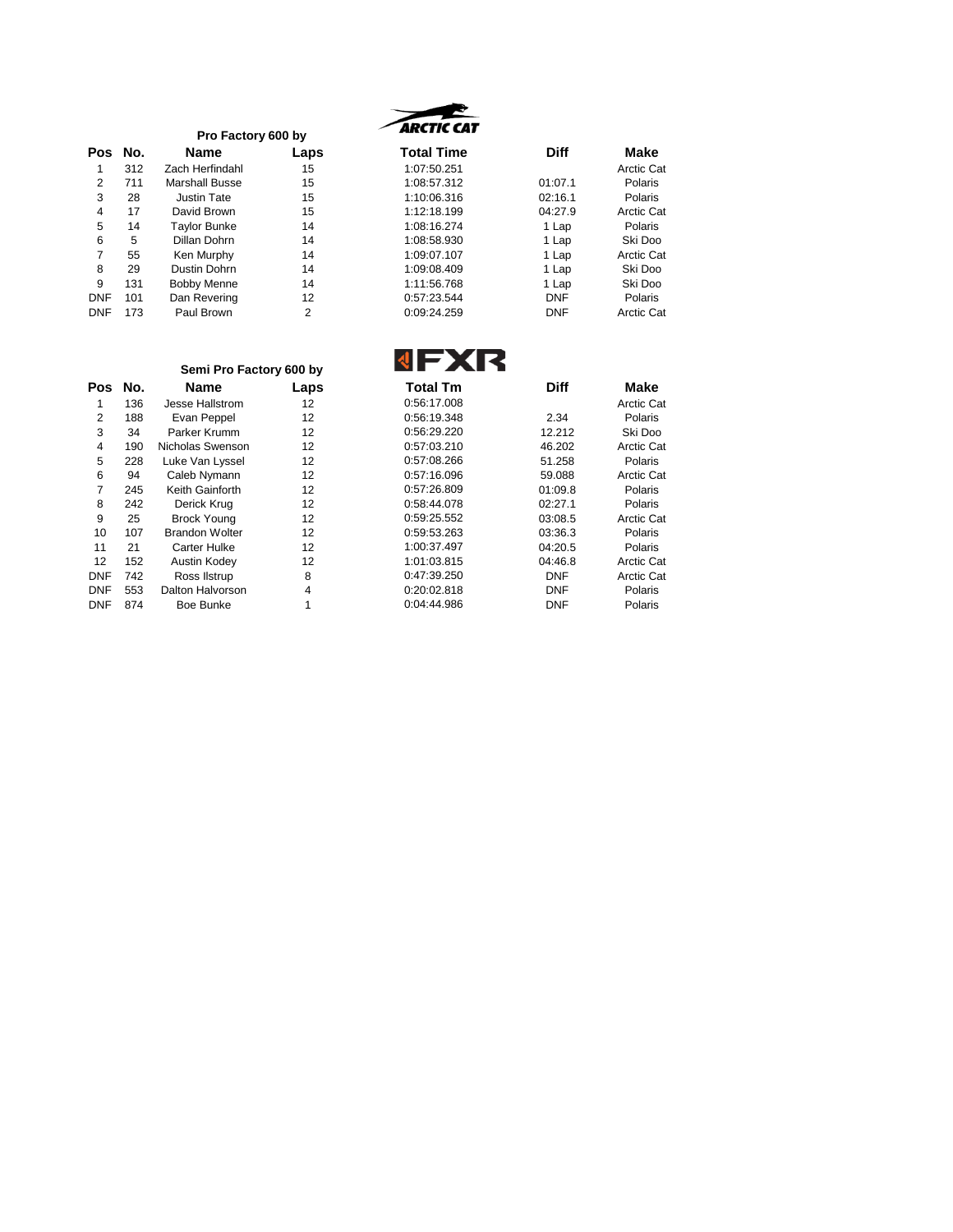|            |     | <b>Sport Stock by</b>   |      |             |             |                   |
|------------|-----|-------------------------|------|-------------|-------------|-------------------|
| Pos        | No. | Name                    | Laps | Total Tm    | <b>Diff</b> | Make              |
| 1          | 215 | Cole Boyd               | 8    | 0:32:06.230 |             | Polaris           |
| 2          | 707 | Tommy Coon              | 8    | 0:32:06.465 | 0.235       | <b>Polaris</b>    |
| 3          | 825 | Keagen Houser           | 8    | 0:34:07.792 | 02:01.6     | Arctic Cat        |
| 4          | 99  | Kyle Paradis            | 8    | 0:34:22.695 | 02:16.5     | Arctic Cat        |
| 5          | 411 | Anakin Bosek            | 8    | 0:34:25.383 | 02:19.2     | <b>Polaris</b>    |
| 6          | 321 | Mavrick Broden          | 8    | 0:34:37.610 | 02:31.4     | <b>Arctic Cat</b> |
| 7          | 132 | Adam Brandt             | 8    | 0:34:38.686 | 02:32.5     | Arctic Cat        |
| 8          | 212 | Derek Kloety            | 8    | 0:34:51.896 | 02:45.7     | <b>Arctic Cat</b> |
| 9          | 211 | <b>Hollister Struck</b> | 8    | 0:35:12.588 | 03:06.4     | Polaris           |
| 10         | 444 | Lydia Sobeck            | 8    | 0:35:16.349 | 03:10.1     | Ski Doo           |
| 11         | 244 | <b>Chance Ogle</b>      | 8    | 0:35:19.291 | 03:13.1     | Polaris           |
| 12         | 227 | Nicholas Wenninger      | 8    | 0:35:41.923 | 03:35.7     | Polaris           |
| 13         | 217 | <b>Braden Sillerud</b>  | 8    | 0:36:00.207 | 03:54.0     | Arctic Cat        |
| 14         | 126 | Nathaniel Christian     | 7    | 0:31:32.448 | 1 Lap       | Polaris           |
| 15         | 225 | Larry Thayer            | 7    | 0:31:43.338 | 1 Lap       | Polaris           |
| 16         | 13  | <b>Tyce Love</b>        | 7    | 0:31:52.460 | 1 Lap       | <b>Polaris</b>    |
| 17         | 723 | Wayne Debruin           | 7    | 0:32:09.006 | 1 Lap       | Arctic Cat        |
| <b>DNF</b> | 402 | Savannah Landrus        | 6    | 0:24:54.843 | <b>DNF</b>  | Polaris           |
| DNF        | 53  | Colt Dellandrea         | 3    | 0:09:39.367 | <b>DNF</b>  | Arctic Cat        |
|            |     |                         |      |             |             |                   |

|         |     | Pro Factory Vet 40+ by |      | <b>SHEIDEF</b>            |                                    |             |         |
|---------|-----|------------------------|------|---------------------------|------------------------------------|-------------|---------|
| Pos No. |     | Name                   | Laps | R <sub>1</sub> . Total Tm | R <sub>2</sub> . Total Tm Total Tm |             | Make    |
|         | 225 | Larry Thaver           | 12   | 6 [24:11.736]             | 6 [25:02.414]                      | 0:49:14.150 | Polaris |

|     |     | <b>Sport Improved Stock by</b> |      |
|-----|-----|--------------------------------|------|
| Pos | No. | Name                           | Laps |
| 1   | 215 | Cole Boyd                      | 8    |
| 2   | 707 | <b>Tommy Coon</b>              | 8    |
| 3   | 53  | Colt Dellandrea                | 8    |
| 4   | 212 | Derek Kloety                   | 8    |
| 5   | 99  | Kyle Paradis                   | 8    |
| 6   | 132 | Adam Brandt                    | 8    |
| 7   | 444 | Lydia Sobeck                   | 8    |
| 8   | 411 | Anakin Bosek                   | 8    |
| 9   | 244 | <b>Chance Ogle</b>             | 8    |
| 10  | 216 | Mavrick Paulson                | 8    |
| 11  | 321 | Mavrick Broden                 | 8    |
| 12  | 87  | Jared Christensen              | 8    |
| 13  | 227 | Nicholas Wenninger             | 8    |
| 14  | 126 | Nathaniel Christian            | 8    |
| 15  | 723 | Wayne Debruin                  | 5    |
| DNF | 13  | <b>Tyce Love</b>               | 5    |

| ski-doo         |             |                   |
|-----------------|-------------|-------------------|
| <b>Total Tm</b> | <b>Diff</b> | Make              |
| 0:30:56.986     |             | Polaris           |
| 0:31:28.358     | 31.372      | Polaris           |
| 0:31:37.533     | 40.547      | <b>Arctic Cat</b> |
| 0:32:12.937     | 01:16.0     | Arctic Cat        |
| 0:32:45.218     | 01:48.2     | Arctic Cat        |
| 0:32:57.713     | 02:00.7     | Arctic Cat        |
| 0:33:26.715     | 02:29.7     | Ski Doo           |
| 0:33:30.944     | 02:34.0     | Polaris           |
| 0:34:10.806     | 03:13.8     | Polaris           |
| 0:34:17.421     | 03:20.4     | Polaris           |
| 0:34:30.921     | 03:33.9     | Arctic Cat        |
| 0:34:31.523     | 03:34.5     | Polaris           |
| 0:34:49.241     | 03:52.3     | Polaris           |
| 0:34:55.108     | 03:58.1     | Polaris           |
| 0:33:32.391     | 3 Laps      | Arctic Cat        |
| 0:19:29.225     | DNF         | Polaris           |

|     |     | Jr 10-13 by         |      |                           |                           |             |            |
|-----|-----|---------------------|------|---------------------------|---------------------------|-------------|------------|
| Pos | No. | Name                | Laps | R <sub>1</sub> . Total Tm | R <sub>2</sub> . Total Tm | Total Tm    | Make       |
|     | 182 | Myles Ilstrup       | 10   | 5 [23:57.123]             | 5 [24:32.006]             | 0:48:29.129 | Arctic Cat |
| 2   | 427 | Draycen Byfuglien   | 9    | 5 [24:27.999]             | 4 [20:32.199]             | 0:45:00.198 | Polaris    |
| 3   | 68  | <b>Rielly Clark</b> | 9    | 4 [20:54.795]             | 5 [24:29.395]             | 0:45:24.190 | Arctic Cat |
| 4   | 9   | Reese Novacek       | 9    | 4 [20:57.627]             | 5 [25:27.214]             | 0:46:24.841 | Polaris    |
| 5   | 871 | Trig Anderson       | 9    | 5 [25:36.837]             | 4 [28:34.783]             | 0:54:11.620 | Arctic Cat |
| 6   | 939 | Bennett Iverson     | 5    | 5 [25:28.731]             | $0 \Pi$                   | 0:25:28.731 | Arctic Cat |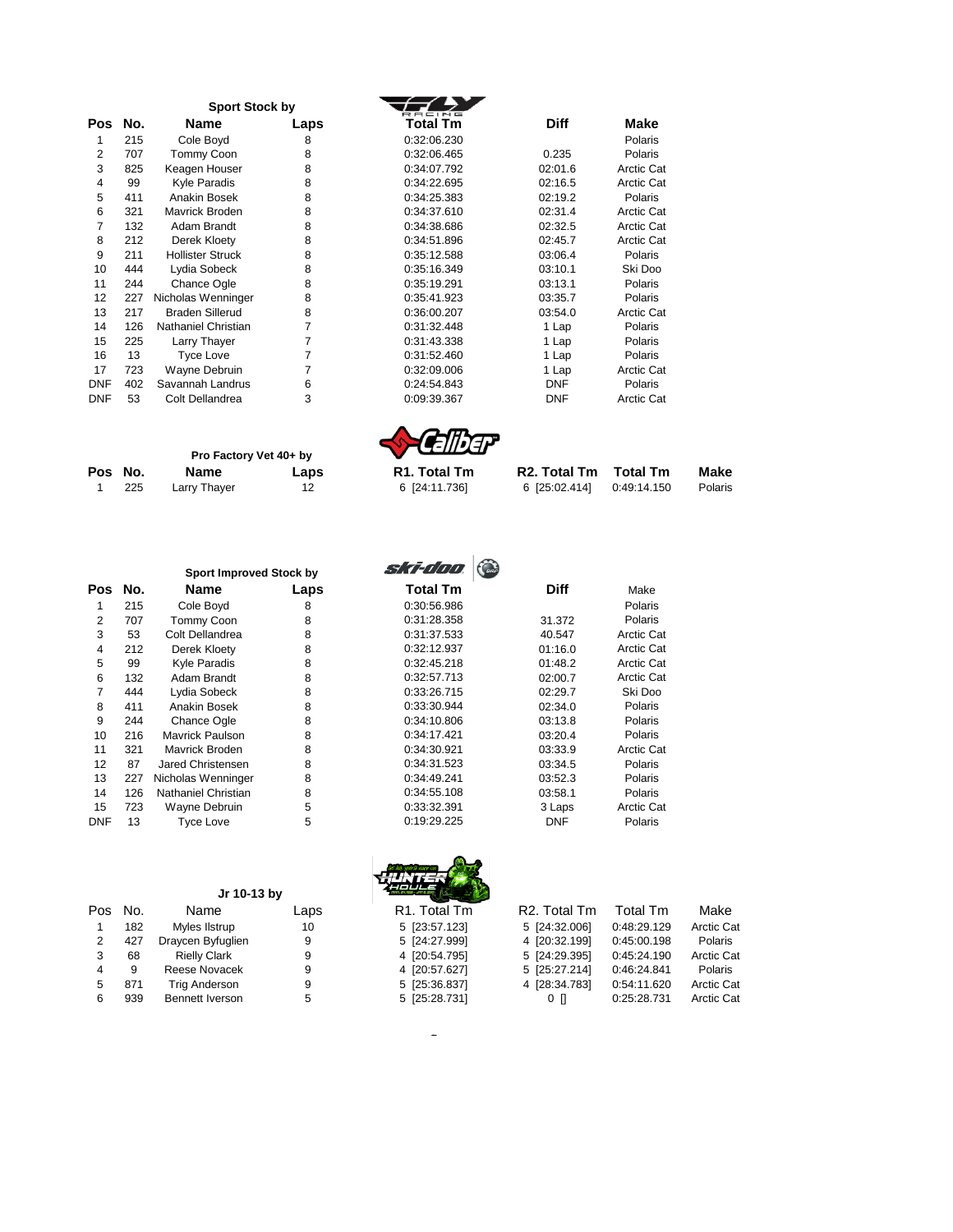

|    | Jr 14-17 by |                      |      | $\sim$                    |                           |                 |             |                   |
|----|-------------|----------------------|------|---------------------------|---------------------------|-----------------|-------------|-------------------|
|    | Pos No.     | <b>Name</b>          | Laps | R <sub>1</sub> . Total Tm | R <sub>2</sub> . Total Tm | <b>Total Tm</b> | <b>Diff</b> | Make              |
|    | 825         | Keagen Houser        | 10   | 5 [21:22.601]             | 5 [21:55.049]             | 0:43:17.650     |             | <b>Arctic Cat</b> |
|    | 77          | Aiden Johnson        | 10   | 5 [22:24.854]             | 5 [21:07.934]             | 0:43:32.788     | 15.138      | <b>Arctic Cat</b> |
| 3  | 8           | Brady Wadena         | 10   | 5 [22:45.310]             | 5 [21:34.063]             | 0:44:19.373     | 01:01.7     | <b>Arctic Cat</b> |
|    | 325         | Jaxon Hammer         | 10   | 5 [22:13.714]             | 5 [22:07.371]             | 0:44:21.085     | 01:03.4     | Polaris           |
| 5. | 216         | Luke Omang           | 10   | 5 [23:47.673]             | 5 [23:13.380]             | 0:47:01.053     | 03:43.4     | <b>Arctic Cat</b> |
| 6  | 712         | John McGuire         | 8    | 5 [24:00.066]             | 3 [25:06.438]             | 0:49:06.504     | 2 Laps      | <b>Arctic Cat</b> |
|    | 41          | <b>Elliott Clark</b> | 5    | 5 [22:41.356]             | $0 \Pi$                   | 0:22:41.356     | 5 Laps      | <b>Arctic Cat</b> |
|    |             |                      |      |                           |                           |                 |             |                   |

|         |     | Jr 10-13 Girls by    |      | <b>SEXAMAHA</b><br><i>SENERANORS</i> |                           |             |            |
|---------|-----|----------------------|------|--------------------------------------|---------------------------|-------------|------------|
| Pos No. |     | Name                 | Laps | R <sub>1</sub> . Total Tm            | R <sub>2</sub> . Total Tm | Total Tm    | Make       |
|         | 110 | <b>Taylor Cloose</b> | 8    | 4 [21:45.882]                        | 4 [20:49.006]             | 0:42:34.888 | Arctic Cat |
|         | 551 | Madyson Landin       | 6    | 3 [20:47.777]                        | 3 [20:24.633]             | 0:41:12.410 | Polaris    |

| Jr 14-17 Girls by |      | WODUS |                     |                       |             |      |
|-------------------|------|-------|---------------------|-----------------------|-------------|------|
| Pos No.           | Name | Laps  | <b>R1. Total Tm</b> | R2. Total Tm Total Tm | <b>Diff</b> | Make |

|            | <b>TDS Trucking</b> |                |      |                           |                           |                 |            |  |  |
|------------|---------------------|----------------|------|---------------------------|---------------------------|-----------------|------------|--|--|
|            |                     | Masters 50+ by |      |                           |                           |                 |            |  |  |
| <b>Pos</b> | No.                 | <b>Name</b>    | Laps | R <sub>1</sub> . Total Tm | R <sub>2</sub> . Total Tm | <b>Total Tm</b> | Make       |  |  |
|            | 36                  | Mike Carver    | 12   | 6 [27:03.262]             | 6 [27:48.029]             | 0:54:51.291     | Arctic Cat |  |  |
| 2          | 61                  | James Smart    | 12   | 6 [27:42.807]             | 6 [27:50.705]             | 0:55:33.512     | Arctic Cat |  |  |
| 3          | 89                  | Jeff Mckay     | 12   | 6 [27:20.600]             | 6 [28:29.752]             | 0:55:50.352     | Polaris    |  |  |
| 4          | 199                 | Todd Halvorson | 12   | 6 [27:56.978]             | 6 [28:29.903]             | 0:56:26.881     | Polaris    |  |  |
| 5          | 587                 | Shane Boyer    | 12   | 6 [27:45.192]             | 6 [29:23.135]             | 0:57:08.327     | Ski Doo    |  |  |
| 6          | 225                 | Larry Thayer   | 12   | 6 [29:09.082]             | 6 [29:08.769]             | 0:58:17.851     | Polaris    |  |  |

|         |                |      | <b>Christian Transport</b> |                           |                 |           |
|---------|----------------|------|----------------------------|---------------------------|-----------------|-----------|
|         | Masters 40+ by |      |                            |                           |                 |           |
| Pos No. | Name           | Laps | R <sub>1</sub> . Total Tm  | R <sub>2</sub> . Total Tm | <b>Total Tm</b> | Make      |
| 154     | Brian Harmon   | 12   | 6 [22:48.125]              | 6 [23:18.437]             | 0:46:06.562     | Polaris   |
| 36      | Mike Carver    | 12   | 6 [22:31.214]              | 6 [23:59.297]             | 0:46:30.511     | Arctic Ca |
| 442     | Dale Cloose    | 12   | 6 [23:42.961]              | 6 [24:24.519]             | 0:48:07.480     | Arctic C  |

| Pos No. | Name                    | Laps | R <sub>1</sub> . Total Tm | R <sub>2</sub> . Total Tm | <b>Total Tm</b> | Make       |
|---------|-------------------------|------|---------------------------|---------------------------|-----------------|------------|
| 154     | <b>Brian Harmon</b>     | 12   | 6 [22:48.125]             | 6 [23:18.437]             | 0:46:06.562     | Polaris    |
| 36      | Mike Carver             | 12   | 6 [22:31.214]             | 6 [23:59.297]             | 0:46:30.511     | Arctic Cat |
| 442     | Dale Cloose             | 12   | 6 [23:42.961]             | 6 [24:24.519]             | 0:48:07.480     | Arctic Cat |
| 211     | <b>Hollister Struck</b> | 12   | 6 [23:11.166]             | 6 [25:31.055]             | 0:48:42.221     | Polaris    |
| 61      | James Smart             | 6    | 0 N                       | 6 [23:21.979]             | 0:23:21.979     | Arctic Cat |
| 587     | Shane Boyer             | 6    | 6 [24:22.540]             | $0 \Pi$                   | 0:24:22.540     | Ski Doo    |
|         |                         |      |                           |                           |                 |            |

|         |     | <b>Pro Factory Women by</b> |      | CAFRE                     |                           |             |             |                   |
|---------|-----|-----------------------------|------|---------------------------|---------------------------|-------------|-------------|-------------------|
| Pos No. |     | <b>Name</b>                 | Laps | R <sub>1</sub> . Total Tm | R <sub>2</sub> . Total Tm | Total Tm    | <b>Diff</b> | Make              |
|         | 402 | Savannah Landrus            | 12   | 6 [26:49.793]             | 6 [27:31.682]             | 0:54:21.475 |             | <b>Polaris</b>    |
|         | 42  | Mckenna Cloose              | 12   | 6 [27:00.412]             | 6 [27:34.632]             | 0:54:35.044 | 13.569      | <b>Arctic Cat</b> |
|         | 444 | Lydia Sobeck                | 12   | 6 [27:01.373]             | 6 [27:39.039]             | 0:54:40.412 | 18.937      | Ski Doo           |